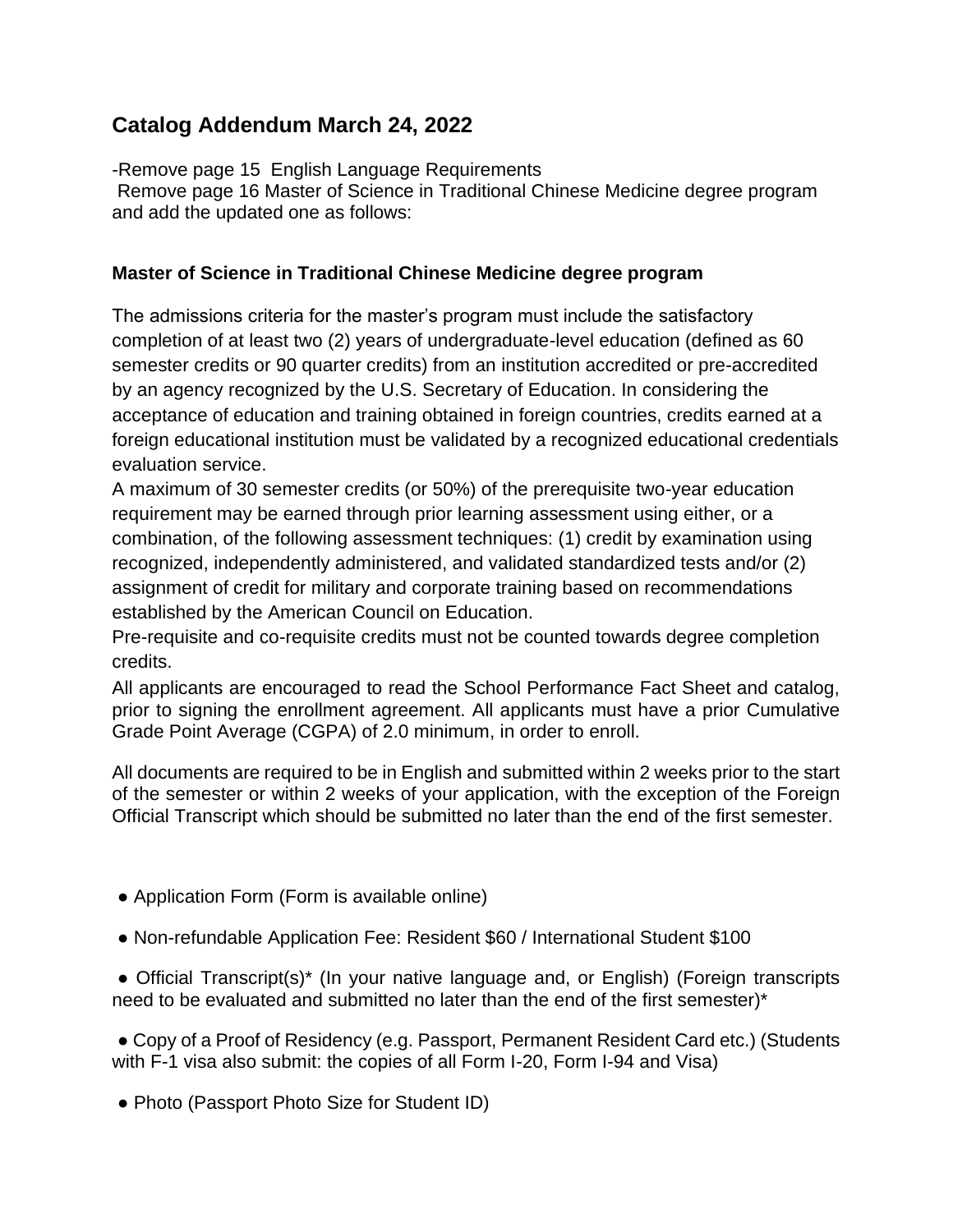● Current Resume

● Two Letters of Recommendation (Form is available online) (No medical background is required for the writers)

● 500 word Statement of Purpose to study TCM (Form is available online)

● Certificate of Bank Statement indicating minimum balance of \$15,000 (International Student Only)

● Financial Support Certificate-Form is available online or Notarized Form I-134 (International Student Only)

• Signed Student Enrollment Agreement Packet (when a student registers for classes)

● English Proficiency Requirement documents (see ENGLISH PROFICIENCY REQUIREMENTS for ALL PROGRAMS )

FEDERAL FINANCIAL AID Students will not be able to request Federal Financial Aid until all required admission documents are submitted.

\* Official transcripts must be submitted with the original envelopes in which they were sent or emailed from the educational institution to our Admissions Office directly. Transcripts from colleges/universities outside of the U.S. must be evaluated for degree, course by course and GPA by a U.S. based official evaluation organization that is NACES Certified. A list of current NACES members is available at http://www.naces.org/members.html

ENGLISH PROFICIENCY REQUIREMENTS for ALL PROGRAMS:

**Local Applicants** whose native language is not English and prior education was not conducted in English, an English Evaluation conducted by the University of East-West Medicine is required to enter all programs at UEWM.

**International Applicants** whose native language is not English are required to provide proof of English proficiency for admission to degree, certificate, and non-degree graduate programs. This must be demonstrated by one of the following means:

1.The applicant must have completed one of the following \*:

- a) four years at a U.S. high school demonstrably delivered in English;
- b) at least two-years (60 semester credits or 90 quarter credits) of undergraduate-or graduate-level education in an institution accredited by an agency recognized by the U.S. Secretary of Education;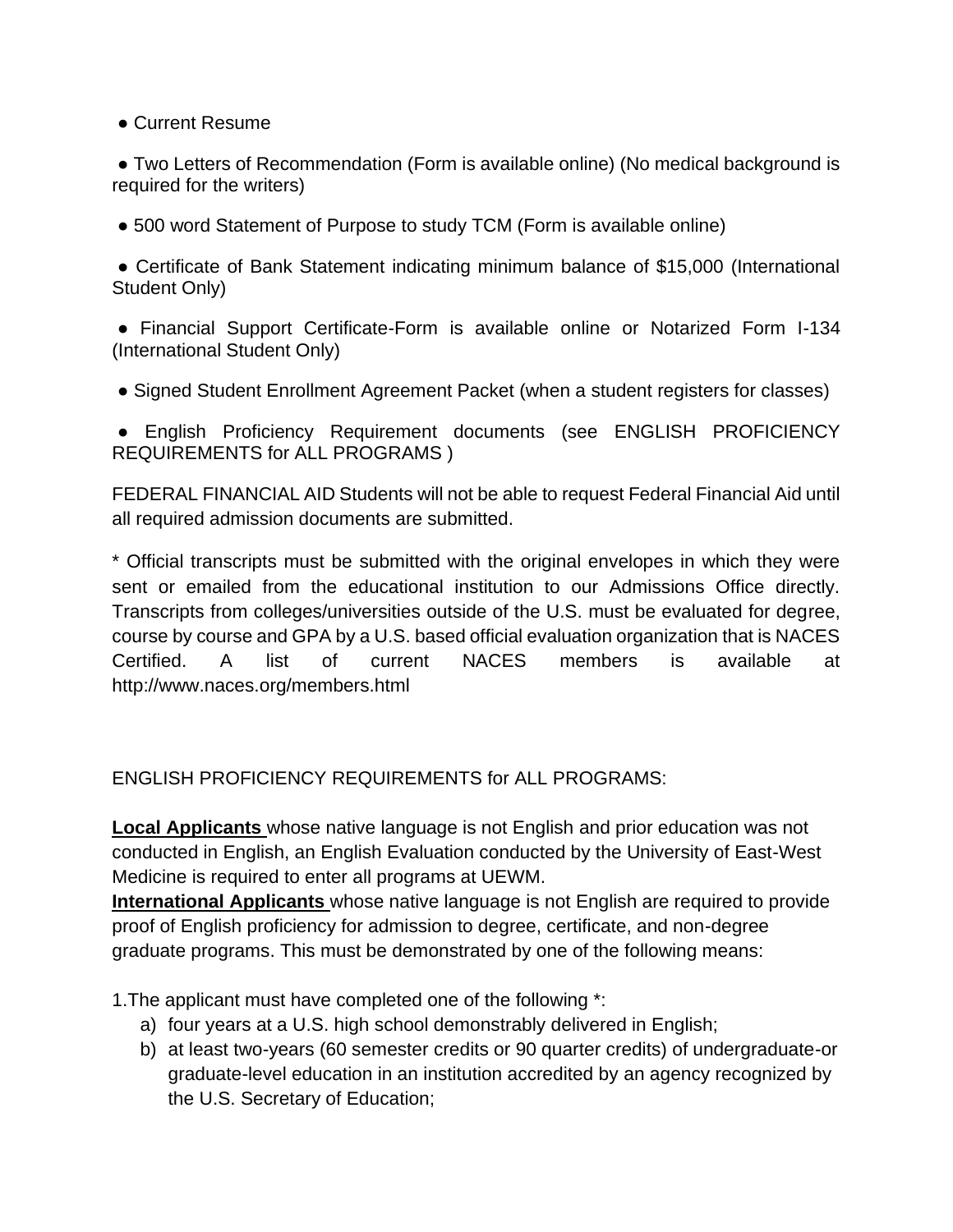- c) at least two-years (60 semester credits or 90 quarter credits) of undergraduate-or graduate-level education demonstrably delivered in English;
- d) high school or two-years (60 semester credits or 90 quarter credits) of undergraduate- or graduate-level education in an institution in one of the following countries or territories: American Samoa; Anguilla; Antigua & Barbuda;Australia; Bahamas; Barbados; Belize; Bermuda; Botswana; British Virgin Islands;Cameroon; Canada (except Quebec); Cayman Islands; Christmas Island; CookIslands; Dominica; Federated States of Micronesia; Fiji; The Gambia; Ghana;Gibraltar; Grenada; Guam; Guyana; Ireland; Isle of Man; Jamaica; Kenya; Lesotho;Liberia; Malawi; Montserrat; Namibia; New Zealand; Nigeria; Norfolk Island;Papua New Guinea; Philippines; Pitcairn Islands; Sierra Leone; Singapore; SouthAfrica; South Sudan; St. Helena; St. Kitts & Nevis; St. Lucia; St. Vincent & theGrenadines; Swaziland; Tanzania; Trinidad and Tobago; Turks and Caicos Islands;United Kingdom; U.S. Virgin Islands; Uganda; Zambia; Zimbabwe
	- In all cases, English must have been both the language of instruction and the language of the curriculum used.

## OR

2. The applicant must have completed one of the following assessments at the required level:

| <b>ASSESSMENT TOOL</b>                                                           | <b>ACCEPTABLE</b><br><b>SCORE</b> |
|----------------------------------------------------------------------------------|-----------------------------------|
| Test of English as a Foreign Language Internet-Based Test<br>(TOEFL® iBT)        | Total: 61                         |
| International English Language Testing System (IELTS),<br><b>Academic Format</b> | Overall band: 6                   |
| Duolingo English Test                                                            | 90                                |
| China Standard of English Language (CSE)                                         | CSE <sub>6</sub>                  |
| Cambridge First Certificate in English (FCE)                                     | C                                 |
| Cambridge English Advanced (CAE)                                                 | C                                 |
| Common European Framework Reference (CEFR)                                       | B <sub>2</sub>                    |
| Occupational English Test (OET)                                                  | 250, C                            |